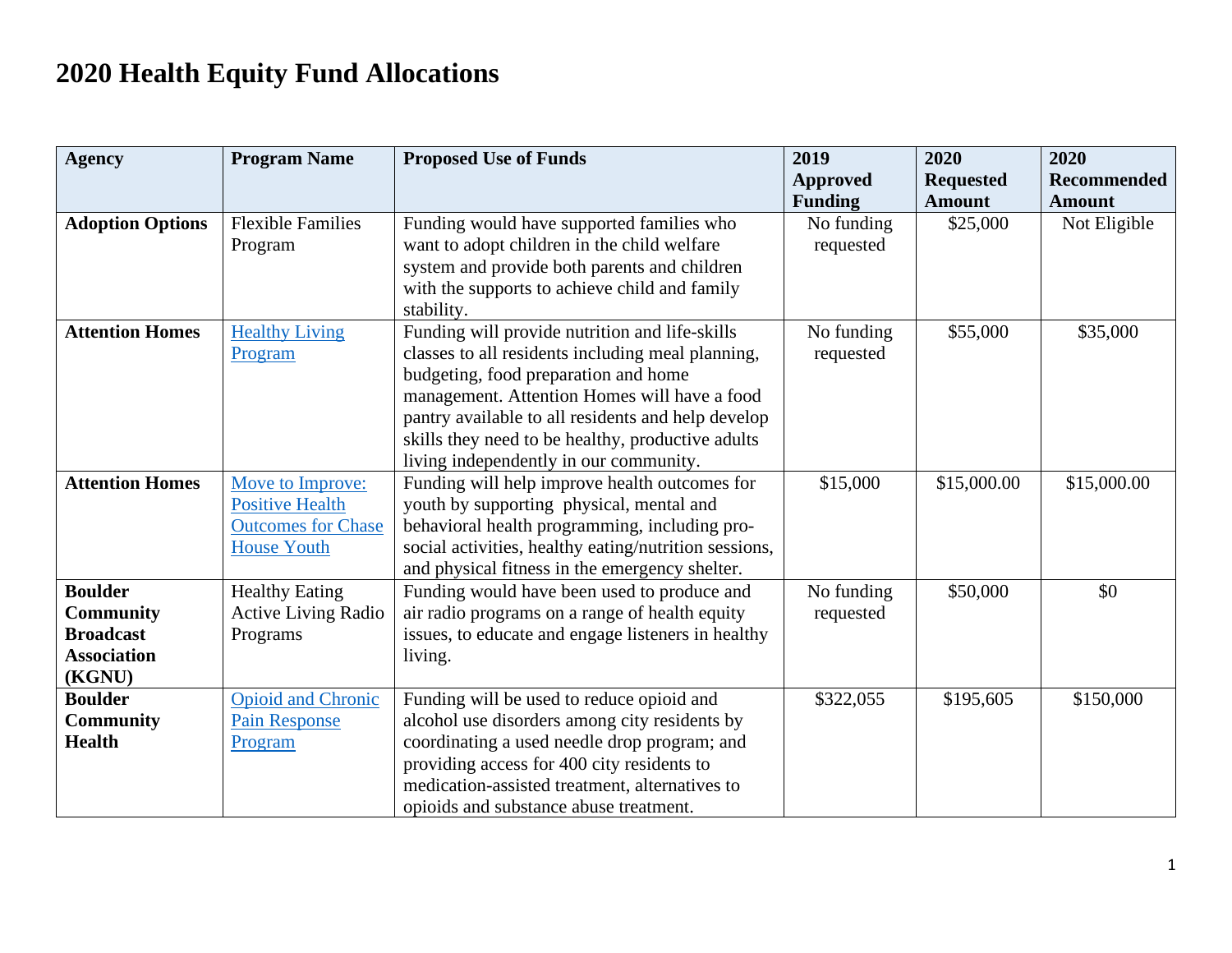| <b>Boulder County</b> | <b>Nutrition Assistance</b> | Funding will help prevent, suppress, and reduce      | No funding | \$50,000  | \$50,000  |
|-----------------------|-----------------------------|------------------------------------------------------|------------|-----------|-----------|
| <b>AIDS Project</b>   | for Persons with            | HIV and hepatitis transmission in the city           | requested  |           |           |
|                       | <b>HIV</b> and Persons      | through improved access to nutrient-rich foods       |            |           |           |
|                       | Who Inject                  | provided to low-income residents.                    |            |           |           |
| <b>Boulder County</b> | Farm to Early Care          | Funding will provide child care centers serving      | \$52,700   | \$54,572  | \$54,572  |
| <b>Farmers Market</b> | and Education               | Child Care Assistance Program families with          |            |           |           |
|                       |                             | fresh produce from the farmers market, with          |            |           |           |
|                       |                             | Veggie Bucks and produce boxes.                      |            |           |           |
| <b>Boulder County</b> | <b>Farmers Market</b>       | Funding will provide Double Up Food Bucks            | \$300,416  | \$343,962 | \$290,000 |
| <b>Farmers Market</b> | <b>Food Assistance</b>      | incentives and Women, Infants and Children           |            |           |           |
|                       | <b>Incentives</b>           | (WIC) vouchers, for use by low-income city           |            |           |           |
|                       |                             | residents to purchase fresh fruits and vegetables,   |            |           |           |
|                       |                             | meats, eggs and cheese at the farmers market.        |            |           |           |
|                       |                             | Funds will also support market staff providing       |            |           |           |
|                       |                             | <b>Supplemental Nutrition Assistance Program</b>     |            |           |           |
|                       |                             | (SNAP) and WIC transactions, oversight and           |            |           |           |
|                       |                             | community outreach.                                  |            |           |           |
| <b>Boulder County</b> | <b>Building Healthy</b>     | Building Healthy Food Systems was a planned          | No funding | \$62,919  | \$0       |
| <b>Public Health</b>  | Food Systems                | initiative to build a healthy, equitable, local, and | requested  |           |           |
|                       |                             | sustainable food system, by providing locally-       |            |           |           |
|                       |                             | grown legumes to food distribution organizations     |            |           |           |
|                       |                             | serving low-income city residents.                   |            |           |           |
| <b>Boulder County</b> | Double Up Food              | Funding will provide SNAP recipients with            | \$254,649  | \$215,516 | \$215,516 |
| <b>Public Health</b>  | <b>Bucks Retail</b>         | Double Up Food Bucks to purchase fresh fruits        |            |           |           |
|                       |                             | and vegetables at the Whole Foods Pearl St.          |            |           |           |
|                       |                             | location, and at Natural Grocers.                    |            |           |           |
| <b>Boulder County</b> | <b>Healthy Eating and</b>   | Funding will support increased breastfeeding,        | \$122,560  | \$153,855 | \$100,000 |
| <b>Public Health</b>  | Drinking from the           | healthy eating and access to healthy foods for       |            |           |           |
|                       | <b>Start</b>                | low-income nursing mothers and their families.       |            |           |           |
| <b>Boulder County</b> | Maternal Child              | Funding will provide two-generational screening      | \$56,200   | \$81,335  | \$56,200  |
| <b>Public Health</b>  | Coordinated                 | and referral services to ensure at-risk pregnant     |            |           |           |
|                       | Services                    | individuals and families with young children are     |            |           |           |
|                       |                             | receiving the right services at the right time,      |            |           |           |
|                       |                             | while increasing opportunities for families to       |            |           |           |
|                       |                             | connect with existing wrap-around prevention         |            |           |           |
|                       |                             | and intervention community services.                 |            |           |           |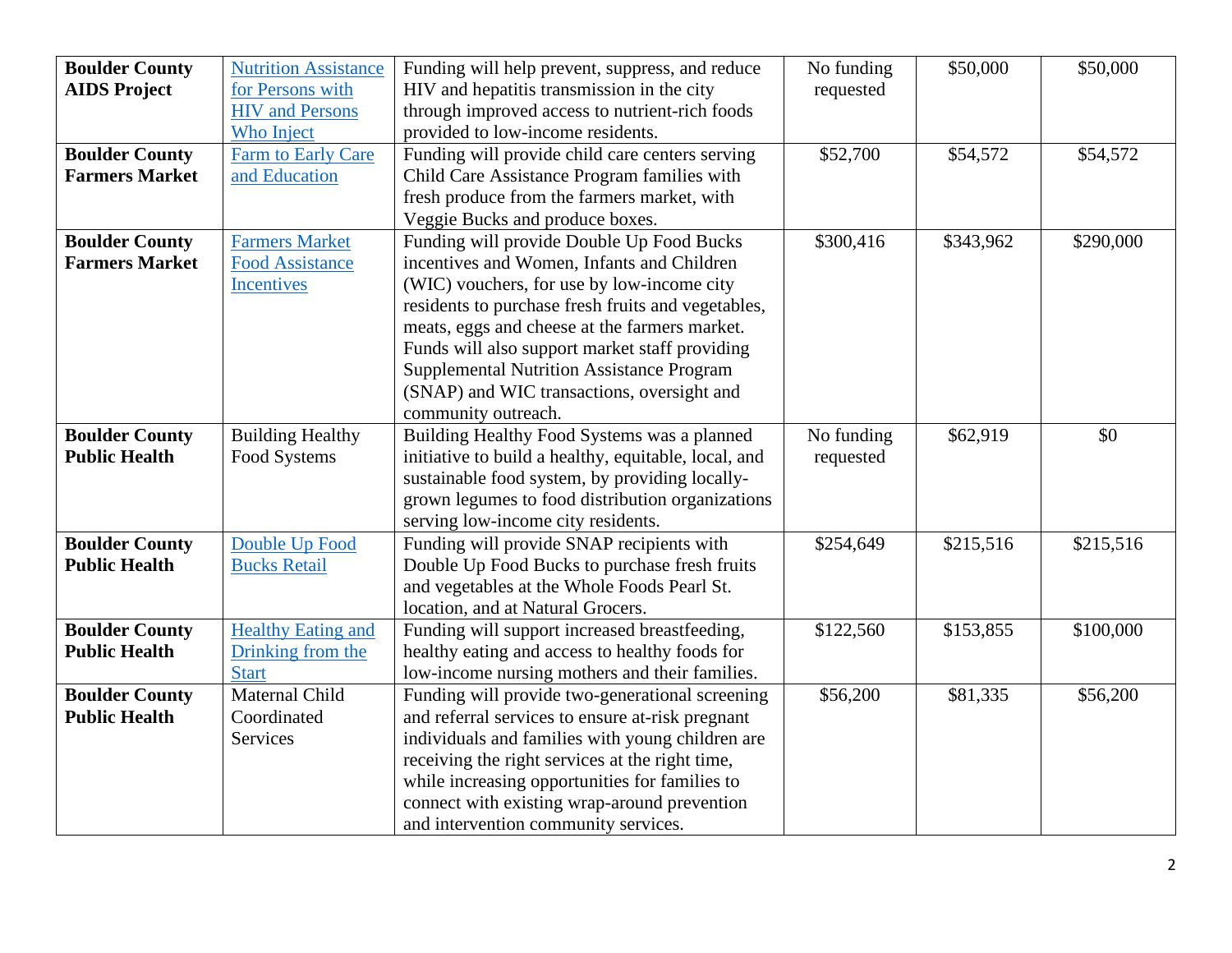| <b>Boulder County</b><br><b>Public Health</b><br><b>Boulder County</b> | <b>SNAP Gap/Fruit</b><br>and Veg Boulder<br><b>GrassRoots</b> and           | Funding will increase food security among low-<br>income residents ineligible for assistance through<br>the SNAP or WIC by providing them with bucks<br>to purchase fruits/vegetables at multiple Boulder<br>grocery and farmers market locations.<br>Funding will provide an organized soccer    | \$238,230<br>No funding | \$372,058<br>\$114,707.77 | \$372,058<br>\$50,000 |
|------------------------------------------------------------------------|-----------------------------------------------------------------------------|---------------------------------------------------------------------------------------------------------------------------------------------------------------------------------------------------------------------------------------------------------------------------------------------------|-------------------------|---------------------------|-----------------------|
| <b>Soccer Club</b>                                                     | Community<br>Outreach<br><b>Recreational Youth</b><br><b>Soccer Program</b> | experience for underserved youth in Boulder.                                                                                                                                                                                                                                                      | requested               |                           |                       |
| <b>Boulder Day</b><br><b>Nursery</b>                                   | <b>Family Health and</b><br><b>Resource Program</b>                         | Funding will provide health education, healthy<br>meals and physical activities to children.                                                                                                                                                                                                      | \$100,000               | \$125,000                 | \$75,000              |
| <b>Boulder Food</b><br><b>Rescue</b>                                   | <b>Food Redistribution</b>                                                  | Funding will be used to distribute fresh produce<br>to low-income city residents, through activities<br>including retail and individual food pick-up,<br>mobile device and web applications to identify<br>and manage food donors; and distribution to<br>places that are convenient for clients. | \$90,000                | \$120,000                 | \$90,000              |
| <b>Boulder Historical</b><br><b>Society</b>                            | Luckey Climber                                                              | Funds will be used to design and install a<br>children's play structure at the Museum, for use<br>by community members visiting the Museum.                                                                                                                                                       | No funding<br>requested | \$555,000                 | \$0                   |
| <b>Boulder Jewish</b><br><b>Community</b><br><b>Center</b>             | <b>Innovative Catered</b><br>Food Recovery<br>Program                       | Funds would have been used to recover and<br>distribute food from catered events held at the<br>JCC, to local food security agencies to benefit<br>low-income and food insecure residents.                                                                                                        | No funding<br>requested | \$18,200                  | \$0                   |
| <b>Boulder Parks</b><br>and Recreation                                 | Rec on Wheelz -<br><b>Youth and Family</b><br><b>Services Initiative</b>    | Funding will provide certified physical fitness<br>trainers and mentors to low-income youth<br>residents at Orchard Grove, Ponderosa, and Vista<br>Village mobile home communities, and to youth<br>participating in BVSD Summer Learning<br>Program.                                             | \$200,000               | \$314,295.40              | \$200,000             |
| <b>Boulder Parks</b><br>and Recreation                                 | <b>Recquity Pass</b><br>Program                                             | Funding will fully-subsidize recreation center<br>passes to low-income residents by providing<br>bilingual community liaisons to support residents<br>and achieve program outcomes.                                                                                                               | \$150,000               | \$213,240                 | \$150,000             |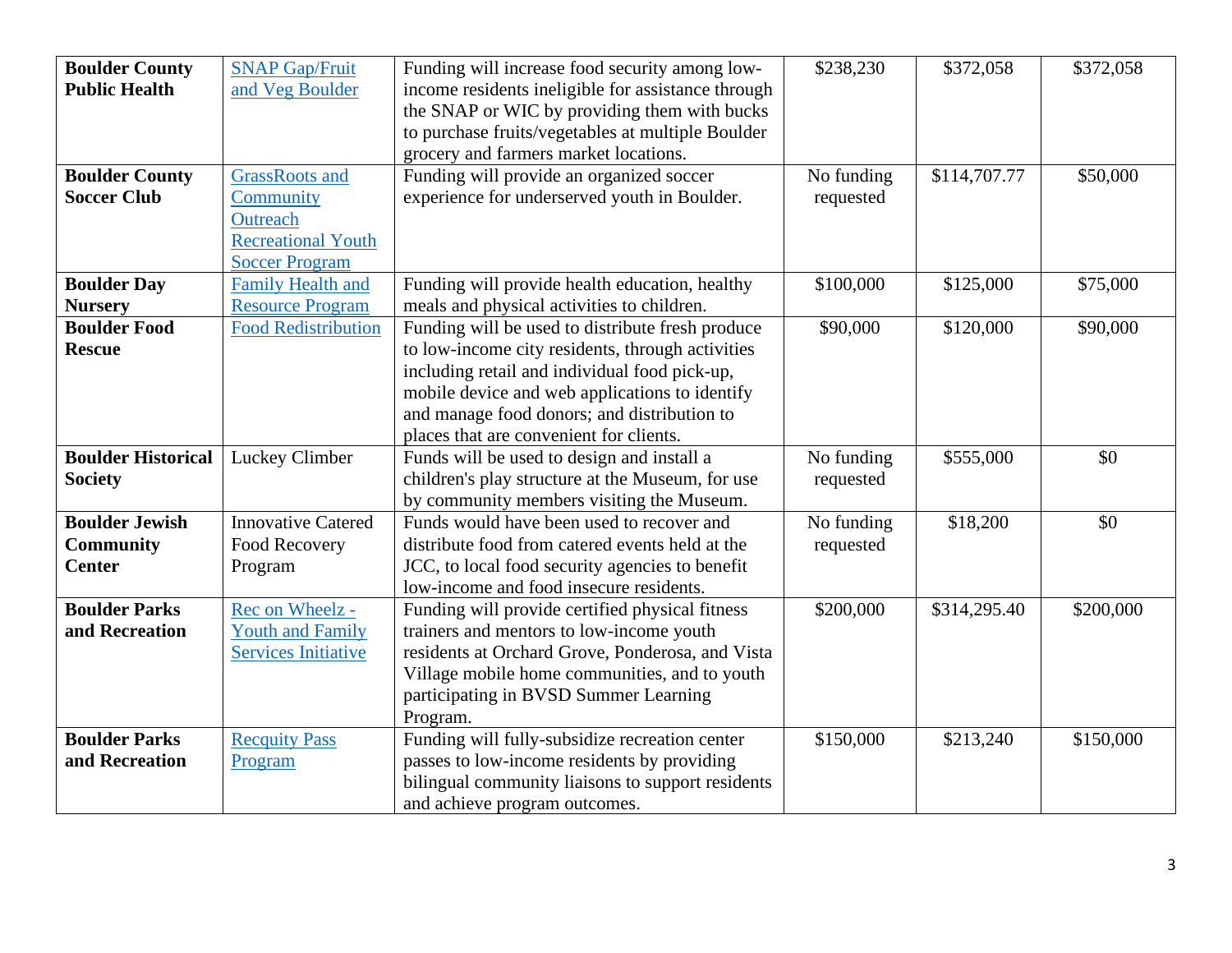| <b>BOULDER</b><br><b>PARKS AND</b><br><b>RECREATION</b><br><b>FOUNDATION</b><br><b>INC</b> | <b>PLAYpass</b>                                         | Funding will help reduce barriers to participation<br>in fee-based physical activity programming for<br>low-income city youth; increase equity and<br>inclusion best-practices among physical fitness<br>businesses and non-profit agencies. | \$150,000               | \$386,800    | \$225,000    |
|--------------------------------------------------------------------------------------------|---------------------------------------------------------|----------------------------------------------------------------------------------------------------------------------------------------------------------------------------------------------------------------------------------------------|-------------------------|--------------|--------------|
| <b>Boulder Pride</b>                                                                       | <b>LGBTQ Wellness</b>                                   | Funding would have been used to foster health,<br>healthy eating and community engagement, for<br>positive health outcomes among city LGBTQ<br>residents experiencing health disparities.                                                    | No funding<br>requested | \$49,626.50  | \$0          |
| <b>Boulder Shelter</b><br>for the Homeless                                                 | <b>Health Equity</b>                                    | Funding would have been used to purchase fresh<br>fruit, vegetarian and non-carbohydrate breakfast<br>foods for daily consumption of shelter clients.                                                                                        | \$0                     | \$26,000     | \$0          |
| <b>BVSD</b>                                                                                | <b>Adelante! Holistic</b><br><b>Wellness Initiative</b> | Funding will provide mindfulness practices and<br>group behavioral health trauma therapy sessions<br>for low-income Latinx students experiencing<br>unique stressors and fear related to immigration<br>and racism issues.                   | No funding<br>requested | \$33,600     | \$33,600     |
| <b>BVSD</b>                                                                                | Whittier Int'l<br><b>Elementary School</b>              | Funding will be used to continue supporting<br>school health policies and practices and<br>coordinate healthy eating, health education and<br>physical fitness activities for students.                                                      | \$68,100                | \$126,667    | \$68,100     |
| <b>Boulder Valley</b><br><b>Women's Health</b><br><b>Center</b>                            | <b>RN</b> Expansion<br>Program                          | Funding would have supported registered nursing<br>services for health center clients.                                                                                                                                                       | No funding<br>requested | \$141,000    | \$0          |
| <b>Bridge to Justice</b>                                                                   | <b>Healthcare and Food</b><br><b>Assistance</b>         | Funding will be used to improve access for an<br>estimated 216 low-income residents to<br>government health care, and health and nutrition<br>programs; and provide legal representation for<br>benefit appeals.                             | \$179,950               | \$200,445    | \$175,000    |
| <b>Centro AMISTAD</b>                                                                      | Promotoras                                              | Funding will provide community-based health<br>education and wellness programs coordinated by<br>Latinx community members for low-income,<br>Latinx city residents.                                                                          | \$150,000               | \$201,630    | \$201,630    |
| <b>Clinica</b><br>Campesina                                                                | <b>Healthy Behaviors</b><br>for a Healthy<br>Community  | Funding will provide direct health services,<br>healthy living and healthy eating guidance,<br>pharmacy services and health monitoring to low-                                                                                               | \$279,994               | \$174,784.45 | \$174,784.45 |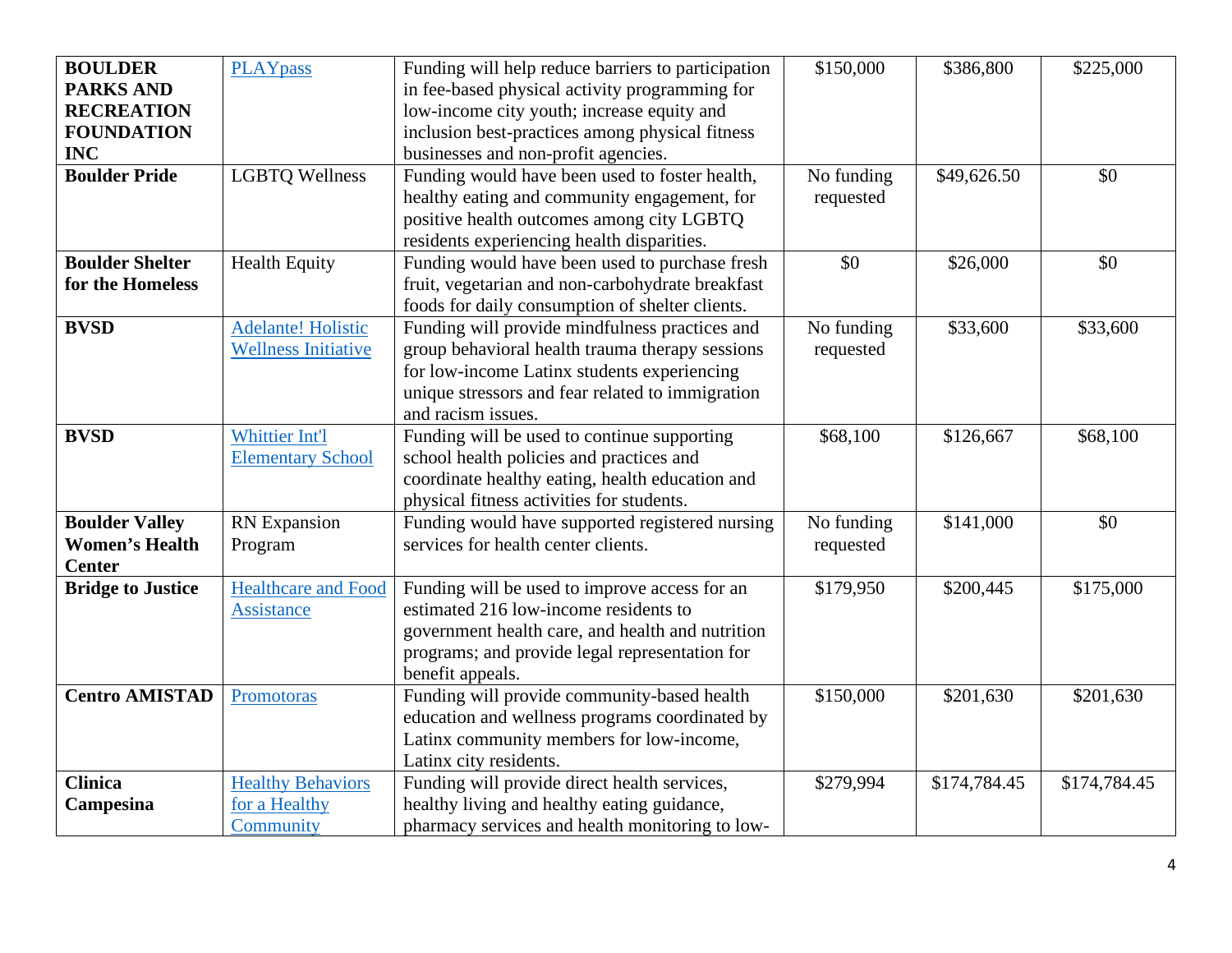| <b>Family Health</b><br><b>Services</b> |                            | income, at-risk city residents requiring primary<br>health care or experiencing chronic diseases |            |           |           |
|-----------------------------------------|----------------------------|--------------------------------------------------------------------------------------------------|------------|-----------|-----------|
|                                         |                            | linked to sugar sweetened beverages.                                                             |            |           |           |
| <b>Community</b>                        | <b>Bicycling</b> for       | Funding will support community liaisons to                                                       | \$137,950  | \$163,800 | \$100,000 |
| <b>Cycles</b>                           | <b>Community Health</b>    | increase outreach to under-reached communities                                                   |            |           |           |
|                                         |                            | within boulder and provide bicycles & safety                                                     |            |           |           |
|                                         |                            | gear to residents.                                                                               |            |           |           |
| <b>Community Food</b>                   | <b>Food Procurement</b>    | Funding will provide food, comprised primarily                                                   | \$81,500   | \$155,500 | \$155,500 |
| <b>Share Inc</b>                        | and Food                   | of fresh produce, healthy dairy and protein items,                                               |            |           |           |
|                                         | <b>Distribution</b>        | to low-income city residents experiencing food                                                   |            |           |           |
|                                         | Program                    | insecurity.                                                                                      |            |           |           |
| Dental Aid, Inc.                        | <b>Creating a Lifelong</b> | Funding will provide dental care and oral health                                                 | \$100,392  | \$192,460 | \$192,460 |
|                                         | Dental Home for            | education to low-income families, to establish                                                   |            |           |           |
|                                         | Underserved                | quality oral care habits.                                                                        |            |           |           |
|                                         | Populations                |                                                                                                  |            |           |           |
| <b>Early Childhood</b>                  | Professional               | Funding would have provided training for low-                                                    | No funding | \$19,849  | \$0       |
| <b>Council of</b>                       | Development                | income, licensed early care and education                                                        | request    |           |           |
| <b>Boulder Co</b>                       | Program                    | providers, using Dr. Terry Brazelton's                                                           |            |           |           |
|                                         |                            | "Touchpoints" curricula, to enhance social and                                                   |            |           |           |
|                                         |                            | health outcomes for children.                                                                    |            |           |           |
| <b>Emergency</b>                        | <b>Shelter and Basic</b>   | Funding will provide healthy food, nutrition                                                     | \$115,477  | \$107,644 | \$107,644 |
| <b>Family Assistance</b>                | <b>Needs</b>               | counseling and other food access services to low-                                                |            |           |           |
| <b>Association</b>                      |                            | income city residents.                                                                           |            |           |           |
| <b>Emergency</b>                        | <b>Economic Supports</b>   | Funding will help support combined housing and                                                   | No funding | \$25,000  | \$25,000  |
| <b>Family Assistance</b>                | to Advance Health          | medical needs for low-income families                                                            | request    |           |           |
| <b>Association</b>                      | Equity                     | benefitting from the Keep Families Housed                                                        |            |           |           |
|                                         |                            | program.                                                                                         |            |           |           |
| <b>Engaged Latino</b>                   | <b>Impacting Latino</b>    | Funding will support collaborative programming                                                   | No funding | \$25,000  | \$25,000  |
| <b>Parents Avancing</b>                 | <b>Parents Project</b>     | to help Latinx children and families understand                                                  | request    |           |           |
| <b>Student Outcomes</b>                 |                            | social determinants of health; increase familiarity                                              |            |           |           |
| (ELPASO)                                |                            | and comfort interacting with health care systems;                                                |            |           |           |
|                                         |                            | and encourage participation in wellness                                                          |            |           |           |
|                                         |                            | programs.                                                                                        |            |           |           |
| <b>Family Learning</b>                  | "Move to learn:            | Funding will be used to establish "Health Zone"                                                  | \$72,000   | \$106,001 | \$80,000  |
| <b>Center</b>                           | Move to Fitness"           | certification for the agency and in the homes of                                                 |            |           |           |
|                                         |                            | people served in the agency, to advance holistic                                                 |            |           |           |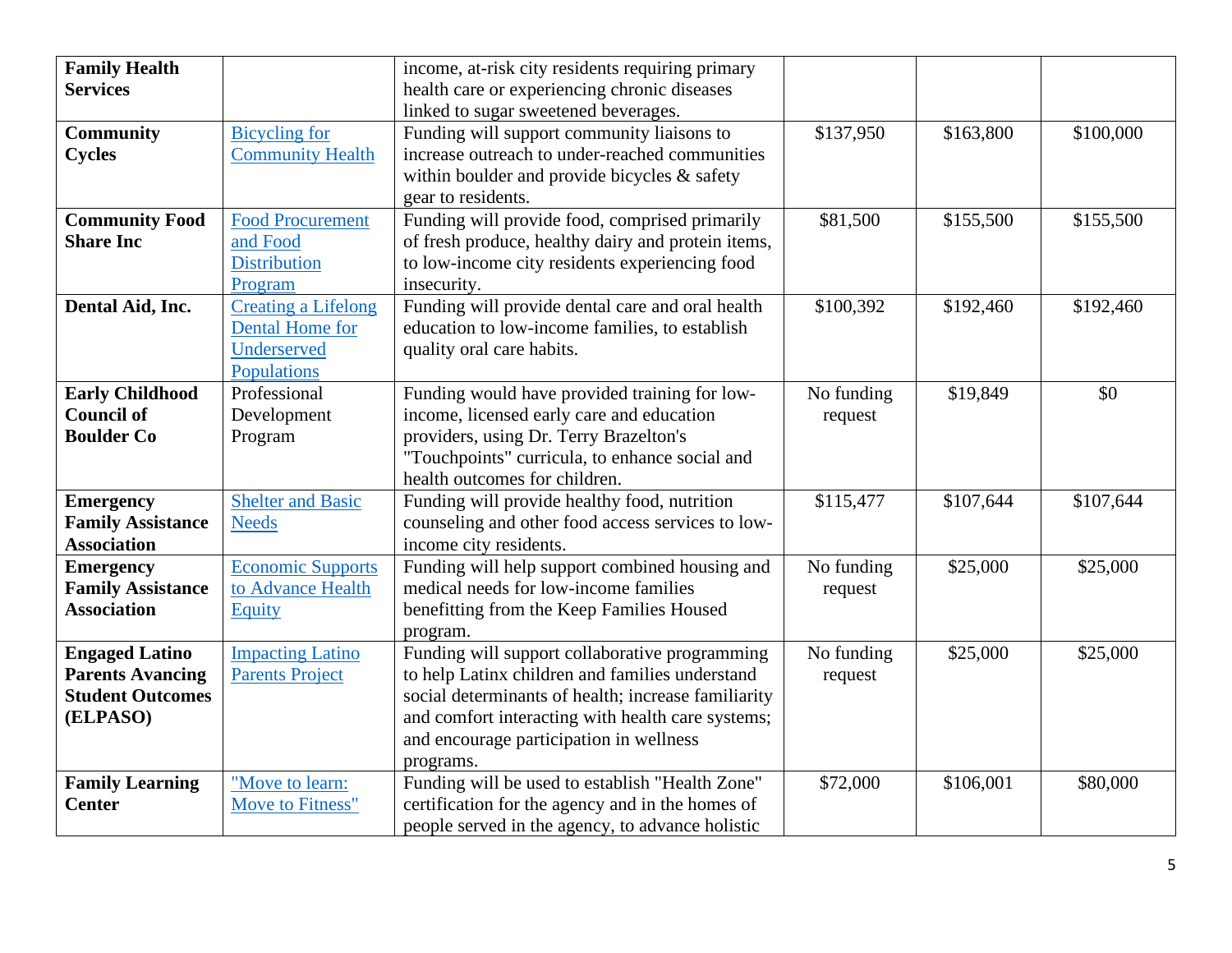|                        | <b>Health and Wellness</b> | health and wellness among low-income families      |              |              |             |
|------------------------|----------------------------|----------------------------------------------------|--------------|--------------|-------------|
|                        | <b>Equity Program</b>      | engaged in FLC educational programs.               |              |              |             |
| <b>Family Learning</b> | Move to Learn-             | Funding will provide low income and minority       | No funding   | \$94,000     | \$94,000    |
| <b>Center</b>          | <b>Youth Health</b>        | students living in subsidized and low income       | request      |              |             |
|                        | <b>Disparity Program</b>   | housing in physical activity programming, to for   |              |              |             |
|                        |                            | improved health and academic outcomes.             |              |              |             |
| <b>FC Boulder</b>      | FC Boulder Health          | Funds will provide non-competitive soccer          | \$103,775    | \$282,035    | \$20,000    |
|                        | <b>Equity Program</b>      | scholarships to low-income and Latinx children     |              |              |             |
|                        |                            | and teens.                                         |              |              |             |
| <b>FOCUS Reentry</b>   | <b>Focus Reentry</b>       | Funding will be used to assist community           | \$25,000     | \$73,000     | \$73,000    |
|                        | <b>Mentor Program</b>      | members re-entering the community from jail,       |              |              |             |
|                        |                            | with health care and food assistance program       |              |              |             |
|                        |                            | enrollment, and referrals to physical, mental and  |              |              |             |
|                        |                            | behavioral health service agencies.                |              |              |             |
| <b>GROWE</b>           | Growe Garden to            | Funding will provide food and gardening            | \$27,000     | \$32,475     | \$32,475    |
| <b>FOUNDATION</b>      | <b>Table Programs for</b>  | bilingual educational materials, teacher training  |              |              |             |
|                        | <b>At-Risk Boulder</b>     | and support, and school garden coordination for    |              |              |             |
|                        | <b>Elementary School</b>   | children at 9 city elementary schools.             |              |              |             |
|                        | <b>Students</b>            |                                                    |              |              |             |
| <b>Growing Gardens</b> | <b>Healthy Eating for</b>  | Funding will provide healthy eating and nutrition  | \$88,000     | \$103,000    | \$88,000    |
| of Boulder County      | Low-Income                 | education, farm visits, and fresh produce to low-  |              |              |             |
|                        | Children and               | income students in city pre-schools and early      |              |              |             |
|                        | Families                   | child education centers.                           |              |              |             |
| <b>Harvest of Hope</b> | <b>E-Pantry Grocery</b>    | Funding would have supported healthy food          | No funding   | \$21,833.07  | \$0         |
| <b>Pantry</b>          | <b>Delivery Pilot</b>      | delivery to low-income and food insecure           | requested    |              |             |
|                        |                            | community members who are disabled or              |              |              |             |
|                        |                            | otherwise unable to access food pantries.          |              |              |             |
| <b>Harvest of Hope</b> | <b>Healthy Harvest -</b>   | Funding will be used to provide fresh and frozen   | \$52,770     | \$71,375.75  | \$71,375.75 |
| <b>Pantry</b>          | <b>Purchased Food</b>      | foods to 1,431 low-income city residents,          |              |              |             |
|                        | Program                    | including those who are experiencing               |              |              |             |
|                        |                            | homelessness.                                      |              |              |             |
| <b>I Have A Dream</b>  | <b>Healthy Together</b>    | Funding will provide year-round health and         | \$391,442.72 | \$443,281.99 | \$392,000   |
| <b>Foundation of</b>   |                            | wellness education, adult fitness trainer          |              |              |             |
| <b>Boulder County</b>  |                            | certification programs, and physical activities to |              |              |             |
|                        |                            | low-income city students and their families living |              |              |             |
|                        |                            | in Boulder Housing Partner communities.            |              |              |             |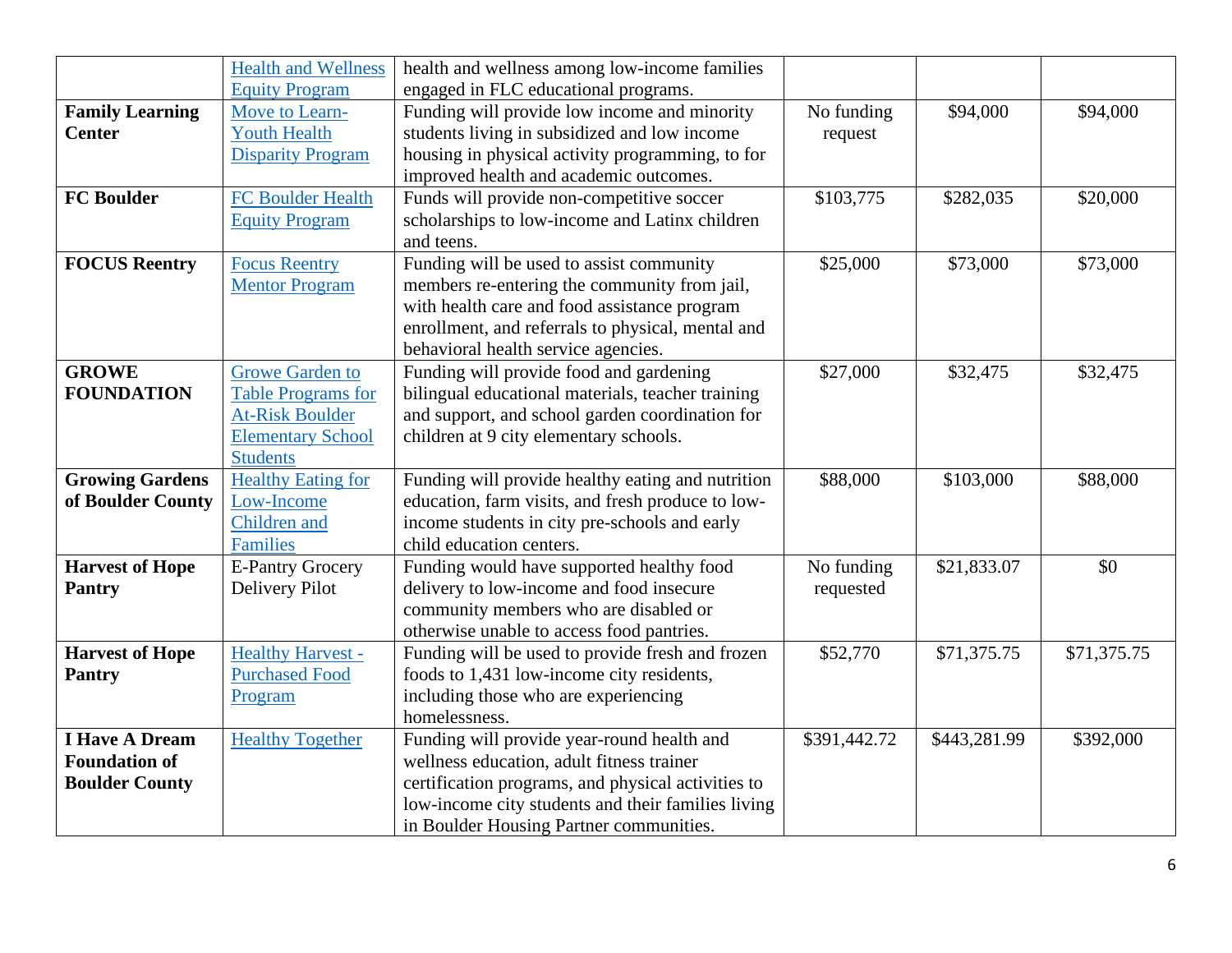|                                                                                            |                                                 | Physical activities and wellness workshops are<br>integrated with academic support and training for<br>adult coaching.                                                                                                                                    |                         |              |              |
|--------------------------------------------------------------------------------------------|-------------------------------------------------|-----------------------------------------------------------------------------------------------------------------------------------------------------------------------------------------------------------------------------------------------------------|-------------------------|--------------|--------------|
| <b>Impact on</b><br><b>Education</b>                                                       | <b>Summer Shuffle</b>                           | Funding would have supported inclusion of<br>health literacy programming in summer school<br>readiness programs for low-income children at<br>Boulder Housing Partners sites.                                                                             | No funding<br>requested | \$69,492     | \$0          |
| <b>Jewish Family</b><br><b>Service of</b><br>Colorado, Inc                                 | CircleTalk                                      | Funding would have been used to provide social<br>programming, nutrition and wellness guidance<br>for low-income, older adults in the city, who<br>experience social isolation.                                                                           | \$15,500                | \$71,000     | \$0          |
| <b>Meals on Wheels</b><br>of Boulder                                                       | Meals on Wheels of<br><b>Boulder</b>            | Funding will provide prepared, home-delivered<br>meals and social connectivity for low-income<br>older adults living in the city.                                                                                                                         | \$20,000                | \$100,000    | \$100,000    |
| <b>Medicine Horse</b>                                                                      | Just Say Whoa                                   | Funding would have provided equine therapy for<br>holistic mental and behavioral health, for low-<br>income city youth.                                                                                                                                   | No funding<br>requested | \$778        | Not Eligible |
| <b>Medicine Horse</b>                                                                      | Operation Be Herd                               | Funding would have provided equine therapy for<br>holistic mental and behavioral health, for low-<br>income military veterans experiencing stress and<br>trauma related to their military service.                                                        | No funding<br>requested | \$778        | Not Eligible |
| <b>Medicine Horse</b>                                                                      | <b>LGBTQIA Young</b><br><b>Adults Group</b>     | Funding would have provided equine therapy for<br>LGBTQIA city young adults to increase social<br>connection and self-esteem, and decrease risk of<br>suicide and other behavioral health challenges.                                                     | No funding<br>requested | \$778        | Not Eligible |
| <b>Medicine Horse</b>                                                                      | FreshStart                                      | Funding will provide equine care training and<br>mental health therapy for low-income, at-risk<br>youth.                                                                                                                                                  | No funding<br>requested | \$14,525     | \$14,525     |
| <b>Mental Health</b><br><b>Center of Boulder</b><br>Co. (Mental<br><b>Health Partners)</b> | <b>Boulder Integrated</b><br><b>Health Home</b> | Funding will help expand health services such as<br>diabetes management and prevention; healthy<br>food and nutrition; tobacco/smoking cessation<br>and other services for low-income clients<br>experiencing mental and behavioral health<br>challenges. | No funding<br>requested | \$181,347.89 | \$181,347.89 |
| <b>Mother House</b>                                                                        | <b>Mother House</b><br>Forms                    | Funding will provide doula and general health<br>management services, wellness education and                                                                                                                                                              | No funding<br>requested | \$72,100     | \$72,100     |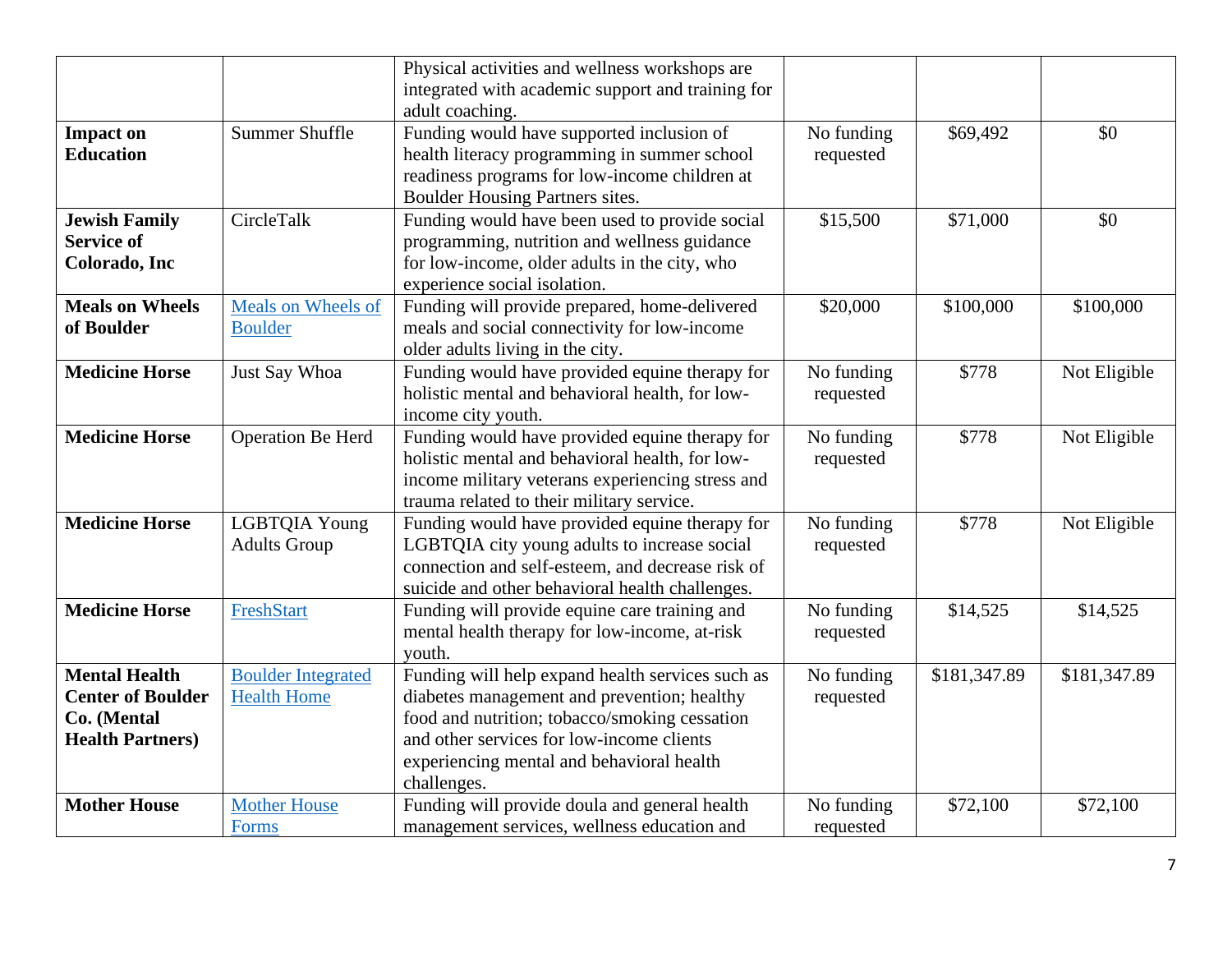|                          |                             | counseling, and access to housing, health care<br>assistance and other social services for low- |            |              |             |
|--------------------------|-----------------------------|-------------------------------------------------------------------------------------------------|------------|--------------|-------------|
|                          |                             | income, homeless pregnant women.                                                                |            |              |             |
| <b>Queer Asterisk</b>    | <b>LGBTQ Wellness</b>       | Funding would have been used to conduct                                                         | No funding | \$49,060     | \$0         |
|                          | Research                    | research about wellness challenges and needs of                                                 | requested  |              |             |
|                          |                             | the city LGBTQIA population, toward providing                                                   |            |              |             |
|                          |                             | accurate and adequate mental health therapy for                                                 |            |              |             |
|                          |                             | low-income LGBTQIA residents.                                                                   |            |              |             |
| <b>Safehouse</b>         | <b>Foodservice Equity</b>   | Funding will be used to staff a new kitchen                                                     | \$44,000   | \$50,000     | \$50,000    |
| Progressive              | Initiative                  | manager at the domestic violence emergency                                                      |            |              |             |
| <b>Alliance for</b>      |                             | shelter, to provide healthy meals (fresh produce,                                               |            |              |             |
| Nonviolence, Inc.        |                             | healthy proteins), nutrition and healthy eating                                                 |            |              |             |
|                          |                             | programs for 350 shelter residents/families.                                                    |            |              |             |
| <b>The School Food</b>   | <b>No Student Hungry:</b>   | Funding will provide shelf-stable, whole,                                                       | \$66,000   | \$134,316.31 | \$40,000    |
| Project (BVSD)           | <b>Weekend Nutrition</b>    | unprocessed foods and vegetables to low-income                                                  |            |              |             |
|                          | <b>Bag Program</b>          | city students and their families for the spring                                                 |            |              |             |
|                          |                             | semester of the 2019-2020 school year.                                                          |            |              |             |
| <b>Thorne Ecological</b> | <b>Nature Kids/Jovenes</b>  | Funding will be used for outdoor recreation and                                                 | \$0        | \$97,526.50  | \$65,000    |
| <b>Institute</b>         | de la Naturaleza            | nature education programs held at schools, city                                                 |            |              |             |
|                          | <b>Boulder</b>              | parks and open spaces, and on-site summer camp                                                  |            |              |             |
|                          |                             | facilities for low-income and Latinx city youth.                                                |            |              |             |
| <b>Trailhead</b>         | Walk2Connect                | Funding would have provided nature immersion                                                    | No funding | \$64,065     | \$0         |
| <b>Institute</b>         | <b>Wellness in Nature</b>   | based wellness & fitness walks for low-income                                                   | requested  |              |             |
|                          | Program                     | and Latinx community members, to increase                                                       |            |              |             |
|                          |                             | physical fitness and well-being.                                                                |            |              |             |
| <b>University of</b>     | Indoor                      | Funding will provide indoor air quality                                                         | No funding | \$44,680.63  | \$44,680.63 |
| Colorado -               | Environmental               | assessment and improvements for low-income                                                      | requested  |              |             |
| <b>Boulder FLOWS</b>     | <b>Quality &amp; Health</b> | and Latinx families at Boulder Housing Partner                                                  |            |              |             |
|                          | <b>Equity Program</b>       | sites, to decrease pollutants associated with                                                   |            |              |             |
|                          |                             | chronic disease.                                                                                |            |              |             |
| <b>University of</b>     | Promoting Healthy           | Funding would have been used for research about                                                 | No funding | \$100,682    | \$0         |
| Colorado -               | Nail Salons in the          | the impacts of toxic chemical exposures on low-                                                 | requested  |              |             |
| <b>Boulder</b>           | City of Boulder:            | income and people of color workers at nail salons                                               |            |              |             |
|                          | <b>Feasibility Study</b>    | located in the city, and education of salon owners                                              |            |              |             |
|                          |                             | and workers about safe salon conditions.                                                        |            |              |             |